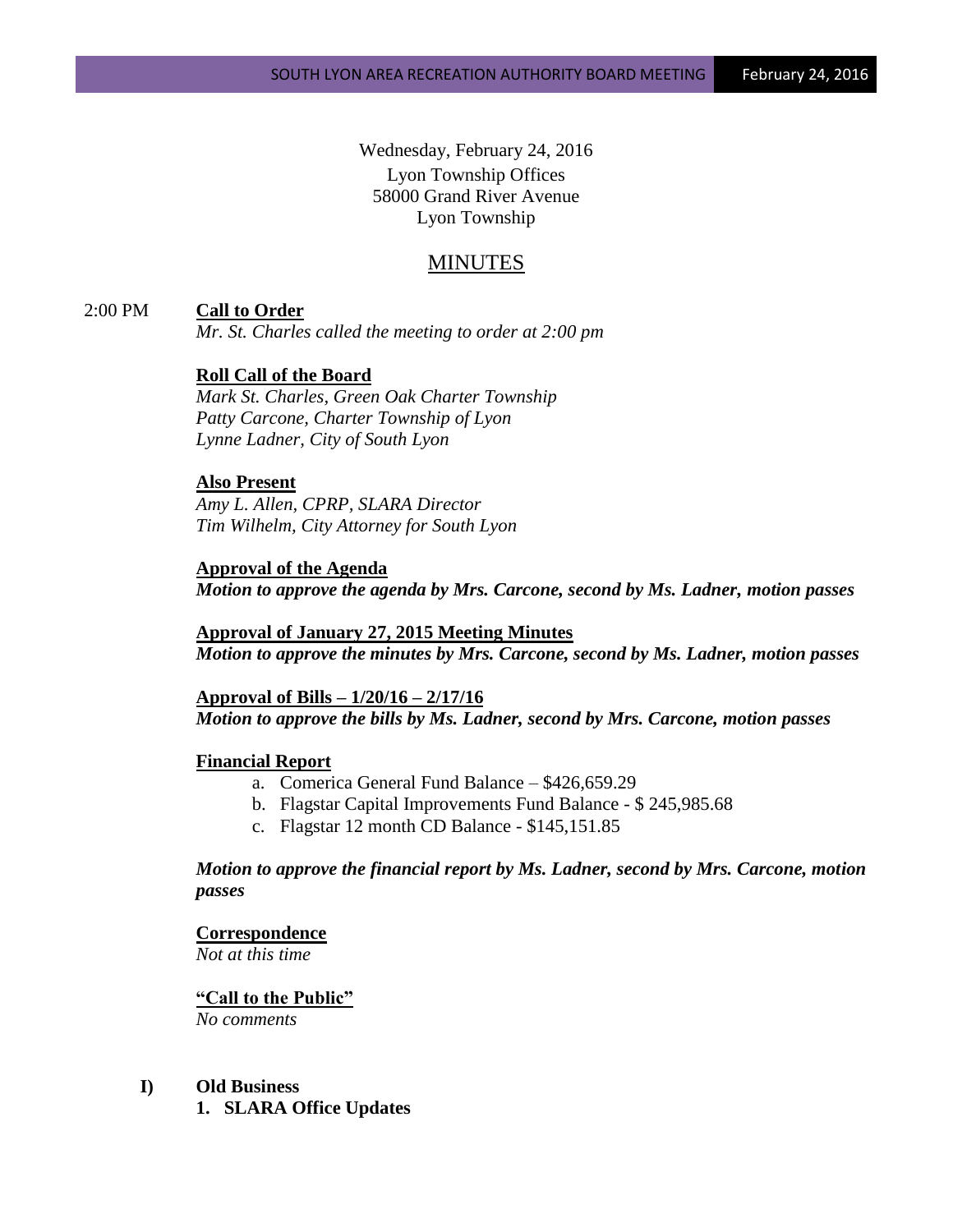# **a. Daddy/Daughter Dance – Friday, February 5 th Wrap Up**

*Mrs. Allen shared some pictures from the event with the board. The event had 295 couples registered with an additional 86 girls signed up. In total the event served over 676 community members. Each couple received a wrist corsage and that cost was incorporated into the registration fee this year to ensure that no girls were left out. Each girl received a goodie bag including a candy necklace, glow bracelet, small notebook and a temporary tattoo. This was the third year that the event had sold out. Everything went very well. Mrs. Allen shared an evaluation sheet that Mrs. Hill had prepared for the board.*

#### **b. SLARA Staff Meeting Minutes**

*Mrs. Allen shared the February SLARA staff meeting minutes with the board. Topics that were discussed included a Volunteer Park update, pool update, adult league late registration fees and brochure deadlines.* 

#### **2. City of South Lyon Lease Agreement Update**

*Mr. Wilhelm, the City Attorney for South Lyon, gave an update on the proposed changes to the SLARA building lease. These changes were incorporated based on feedback from the South Lyon City Council. Mr. St. Charles and Mrs. Carcone expressed their concern about these changes. They felt this new lease was unfair considering that the SLARA is not a regular business but an organization that the City of South Lyon is itself a member of.* 

*Mr. Wilhelm asked if the board would agree to work together to create some modifications on the lease that both groups could agree on. He also stated that he would try to get the South Lyon Council to agree to sign an extension of the current lease and then we could continue to work on amendments for that lease moving forward that are mutually agreed on. The board agreed this would be the best case scenario.* 

*Mrs. Allen also stated that she would like to see some updates done to the interior of the building since no major updates have been done in the 16 years that the SLARA has been renting the building. Some of these updates requested include things like a new sink/vanity in the bathroom, new kitchen cabinets, sink and some work done to help insulate the building.*

# **3. Member Updates**

*South Lyon – Ms. Ladner let the board know that there was a kickoff meeting between community groups and the City of South Lyon Parks and Recreation Commission in regards to the Volunteer Park redevelopment plan on Monday, February 22nd . She also let everyone know that there have been quite a few applications in South Lyon to host 5K's with the latest being a Lung-evity event to raise funds for Lung Cancer research. The city is hiring a new economic development director soon and the Parks and Recreation Commission are finalizing their Master Plan. On March 19th the City Council will be having their retreat. On April 16th there will be a city wide clean up.*

*Lyon Township – Mrs. Carcone let everyone know that a day care facility is going to be going in across the street from the township offices. The Library is going out for*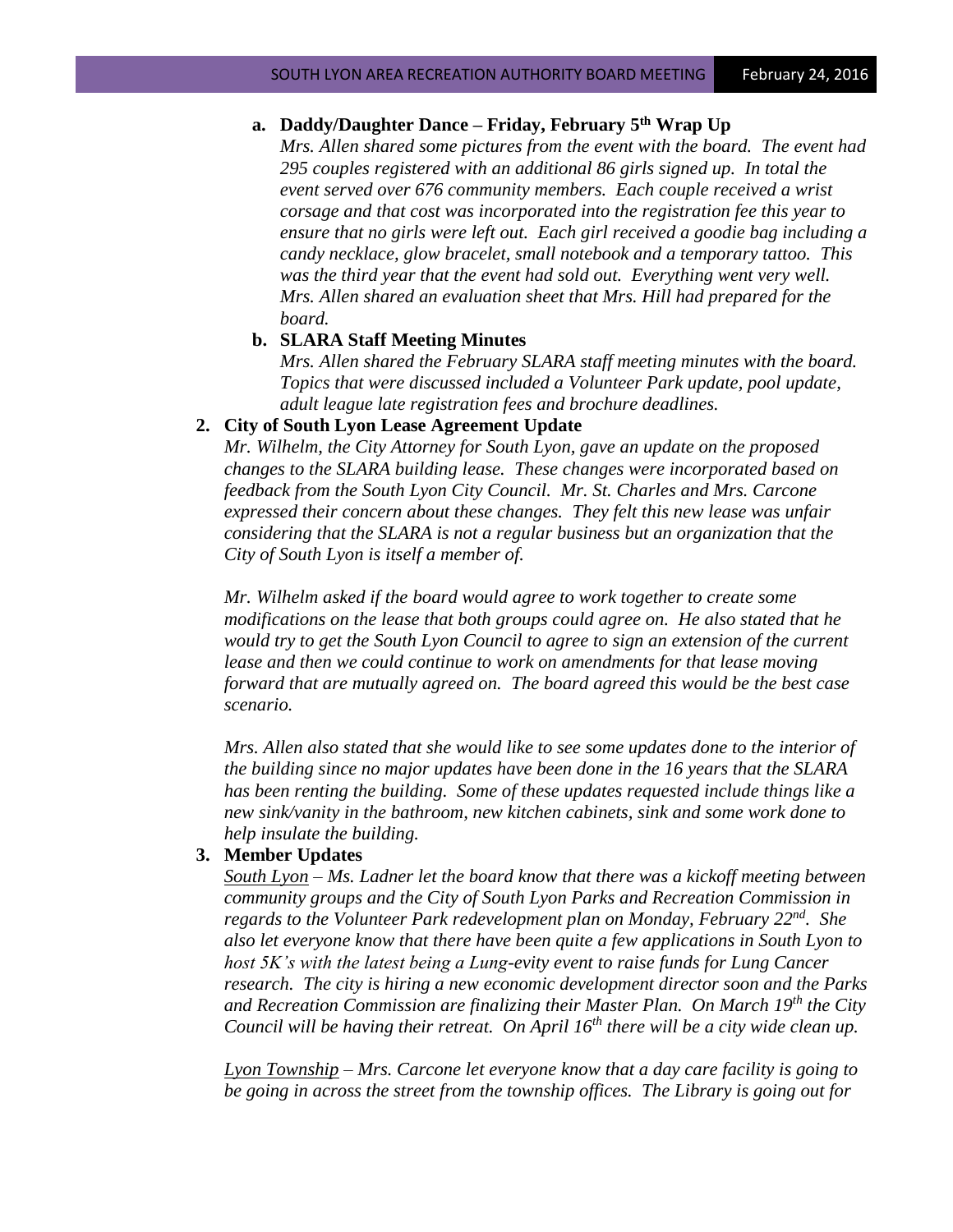*two mileages during the August primary. One mileage is for construction and one is for operation for a new library. The community meetings in regards to the new library have been very well attended and there seems to be a lot of support in the community.*

*Green Oak – Mr. St. Charles let the board know that Green Oak Day is scheduled for Saturday, August 27th this summer. They may be doing a chili cookoff at the event this year. The township just submitted their first Parks and Recreation Master Plan to the DNR. He also notified the board that a Holiday Inn Express will be built in front of Costco in the township.*

*Mr. St. Charles gave an update in regards to SELCRA. Brighton Township and Green Oak Township have agreed to remain in SELCRA. The current JUA (Joint User Agreement) between SELCRA and Brighton Schools will expire June 30th, 2016. The schools have alerted SELCRA that they do not intend to renew any sort of JUA moving forward. This means SELCRA will need to investigate other avenues for hosting programs moving forward. Some ideas mentioned were community churches, libraries, township buildings, etc… However, there is an upside in that this will open up more possibilities in programming as they won't be limited to simply sports anymore. SELCRA could now offer enrichment and educational programming. They are also in talks with the Legacy Center in regards to possibly teaming up to offer some programs or space. After June 30th the SELCRA does not know if they will be able to remain in their current office space as it's owned by the schools right now. Mr. St. Charles will keep us updated.*

## **II) New Business**

## **1. SLARA Administrative Assistant Position**

*Mrs. Allen let the board know that Mrs. Roberts has put in notice that she will be retiring as of March 30th. Mrs. Allen submitted a copy of the job description and posting that she would like to make public this Friday. The goal is to accept applications for two weeks, then hold interviews and hire someone before the end of March so that they can job shadow with Mrs. Roberts for a few days. The board told Mrs. Allen to proceed with the job posting.* 

## **2. CPRP Certification Proposal for John Hines**

*Mrs. Allen shared with the board a request proposal from Mr. Hines in regards to applying for CPRP certification. The board was supportive of the proposal.* 

# *Motion to approve Mr. Hines to apply for the CPRP certification course immediately by Mrs. Carcone.*

*Mr. St. Charles seconds the motion, motion passes.* 

## **3. SLARA Contractor Manual Review**

*Mrs. Allen presented the board with a first draft of a Contractor Manual that she has been working on. This manual would relay to all contractors the policies and*